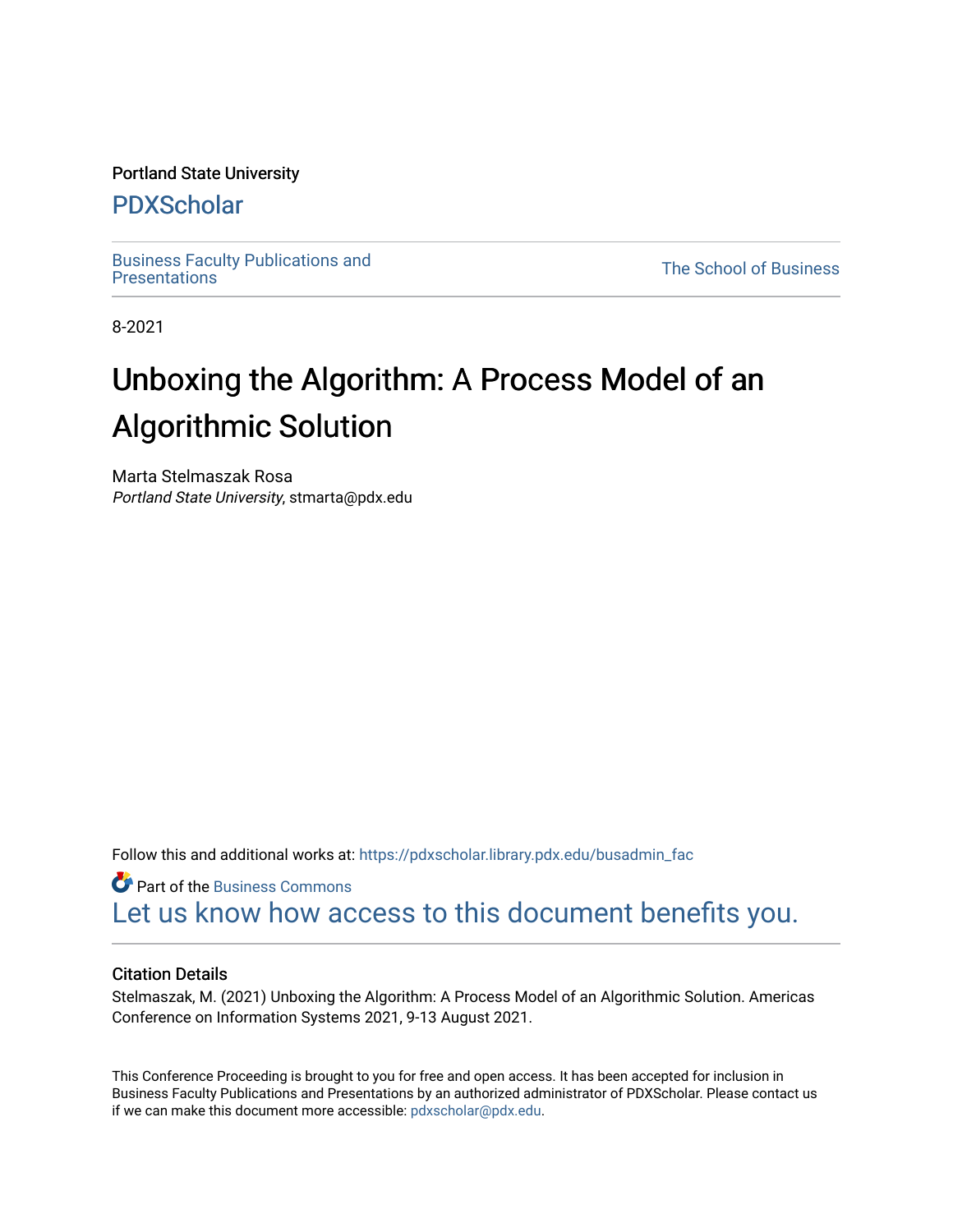## **Unboxing the Algorithm: A Process Model of an Algorithmic Solution**

*Completed Research*

**Marta Stelmaszak** Portland State University stmarta@pdx.edu

## **Abstract**

With the explosion of data, analytics and artificial intelligence, information systems research focuses on the use, management and consequences of algorithms. This far, only a handful of papers offer insights into how algorithmic solutions work. To address this gap, we studied the code making up 45 public data science Jupyter notebooks containing algorithmic solutions developed to predict customer churn in a credit card dataset on a data science platform Kaggle.com. We synthesized a process model of an algorithmic solution: preparing the environment, reading in data, cleaning data, exploratory data analysis, pre-processing the dataset, building and training the model, and testing and validating model. Unboxing the algorithm and investigating the process offers a more fine-tuned understanding and language to better conceptualize the use, management and consequences of algorithmic solutions. It also provides a scaffolding for research into the development of algorithmic solutions, highlighting their variability, experimentation and data scientist decisions.

#### **Keywords**

Algorithms, algorithmic solutions, data science, information systems development, process model

## **Introduction**

Algorithms have, without a doubt, attracted research attention across a number of fields, from media studies, through sociology, to computer science. Management and information systems (IS) researchers study algorithmic solutions primarily in terms of their use, management and consequences for individuals in work contexts, in organizations, and in the wider society (Galliers et al. 2017; Markus 2017; Newell and Marabelli 2015). However, this research can greatly benefit from an improved understanding of how algorithmic solutions are developed, and thus there have been calls to focus more on theorizing their development (van den Broek et al. 2021). This far, only a handful of papers in IS offer insights into how algorithmic solutions work which is an essential link between understanding their use and their development. Against this background, this study aims to answer a simple question: what is the process of making an algorithmic solution work?

To uncover the building blocks and propose a process model, we studied 45 public data science Jupyter notebooks containing algorithmic solutions developed to predict customer churn in a credit card dataset on a popular data science and machine learning platform Kaggle.com (Dissanayake et al. 2015; Mangal and Kumar 2016). Referring to a common problem faced by many companies and often tackled by algorithmic solutions, the credit card dataset attracted over 200 notebooks with code and comments describing attempts to best predict customer churn. We selected 35 of the best-regarded notebooks, downloaded them and coded them using a grounded theory approach (Charmaz 2006; Glaser and Strauss 1967; Urquhart and Fernandez 2006). We then grouped the themes to identify the elements that made up each proposed algorithmic solution and distilled a process model of how they were developed.

Based on our findings, we propose a process model of making an algorithmic solution work encompassing: preparing the environment, reading in data, cleaning data, exploratory data analysis, pre-processing the dataset, building and training the model, and testing and validating the model. We contribute to information systems and management literature by developing a process model of an algorithmic solution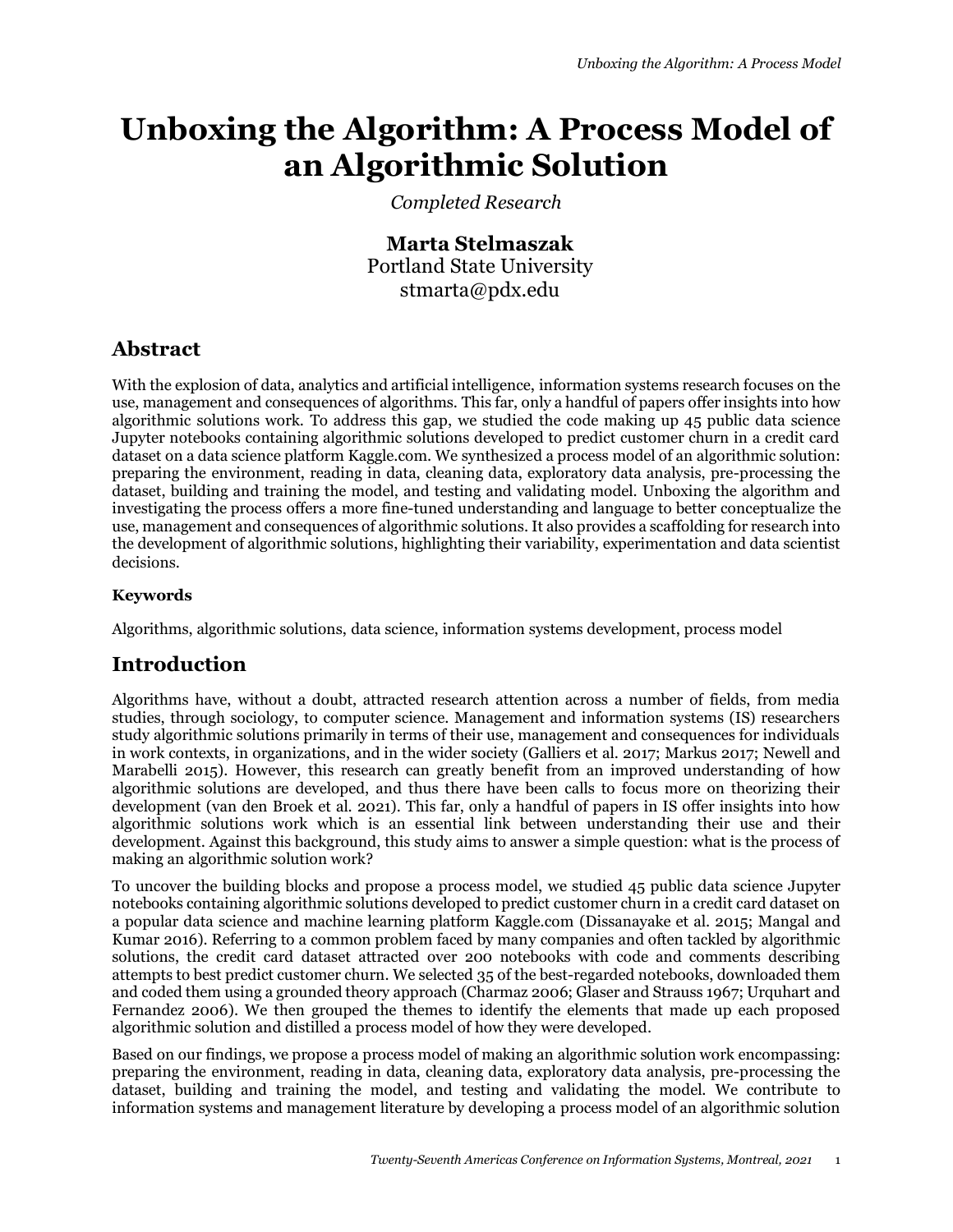that offers a more fine-tuned language to investigate not only the use, management and consequences of algorithmic solutions on individuals, organizations and societies, but also enables a further study of the design and development of such solutions from a socio-technical perspective.

## **Making Algorithmic Solutions Work**

Recent technological (processing capabilities, big data, machine learning), societal (use of smartphones, attitudes towards data, social media) and organizational (phantomization, networks) developments contributed to the growth in use of various algorithms (Baptista et al. 2017; Berente et al. 2019). IS research in the socio-technical tradition has thus focused on the study of the use, management and consequences of algorithms on individual, organizational and societal levels (Galliers et al. 2017; Markus 2017; Newell and Marabelli 2015). However, far less attention has been paid so far to the understanding of how algorithms and algorithmic solutions based on them are developed (van den Broek et al. 2021). First papers begin to uncover how data scientists and subject matter experts need to work together in the development process (van den Broek et al. 2021), how the practices of data scientists in the banking industry rely on both subjectivity and objectivity in the production of information (Joshi 2020), and how data scientists engage in the practices of knowledge hiding (Ghasemaghaei and Turel 2021). In other words, while focusing predominantly on what happens after the algorithms are put to work, current literature offers little insight into how algorithms are *made* to work, that is what steps need to be in place for an algorithmic solution to work effectively. Such understanding is essential because the process of making an algorithmic solution work, as we show below, determines what kinds of insights and predictions it offers, thus influencing decisions.

Most researchers who in broad strokes describe what goes into making algorithmic solutions work in their papers refer to certain aspects with varying consistency: the fact that algorithms process data (Balasubramanian and Ye 2021; van den Broek et al. 2020; Galliers et al. 2017; Gregory et al. 2020; Grønsund and Aanestad 2020; Lebovitz 2020; Lycett 2013; Newell and Marabelli 2015; Pachidi et al. 2021; Shrestha et al. 2019) in an automated or preprogramed way (Galliers et al., 2017; Grønsund & Aanestad, 2020; Günther et al., 2017; Shrestha et al., 2019) to learn models (Balasubramanian and Ye 2021; Li et al. 2019; Shrestha et al. 2019) leading to new insights (Günther et al., 2017; Günther & Joshi, 2020; Pachidi et al., 2021), decisions (Balasubramanian and Ye 2021; van den Broek et al. 2020; Galliers et al. 2017; Newell and Marabelli 2015) or predictions (Lebovitz 2020; Li et al. 2019; Shrestha et al. 2019). This offers a punctuated and incomplete picture of the elements involved in developing algorithms that can be subsequently used in business settings.

A handful of papers offer insights into the essential elements of what happens inside algorithmic solutions. Pachidi et al. (Pachidi et al. 2021) provide a detailed description, covering various elements that are at play in a predictive model:

"The model combined a number of internal and external data sources, such as time series of customer transactions, Nielsen market data, Gartner ICT spending predictions, financial data, and usage data. The output of the model was represented in a spreadsheet format that contained a list of all medium-sized customers and predictions regarding potential sales opportunities. The CLM model allocated customers to different customer segments (A, B, C, D) based on their historical and predicted sales with TelCo. For each TelCo product line (e.g., business telephone systems, mobile phone packages, fixed line setups), the CLM model assigned a position in the customer sales lifecycle (inform, specify, sell, maintain), each of which entailed a different contact strategy. Thus, the model output consisted of a ranking of opportunities, with a prioritized action list for account managers."

Grønsund and Aanestad (2020, p. 7) are similarly detailed:

"The algorithm-supported analysis system was designed to automate both data acquisition and the processing of data for subsequent analysis. Acquisition of data was automated by the system pulling streams of data on ship activity from the satellite-AIS data provider, along with additional data such as vessel descriptions and geospatial data, into a Hadoop-based data warehouse repository. Here the data were extracted and consolidated, then classified using rule-based NLP (Natural Language Processing) classification, and finally presented in BI tools that allowed human interpretation of the output."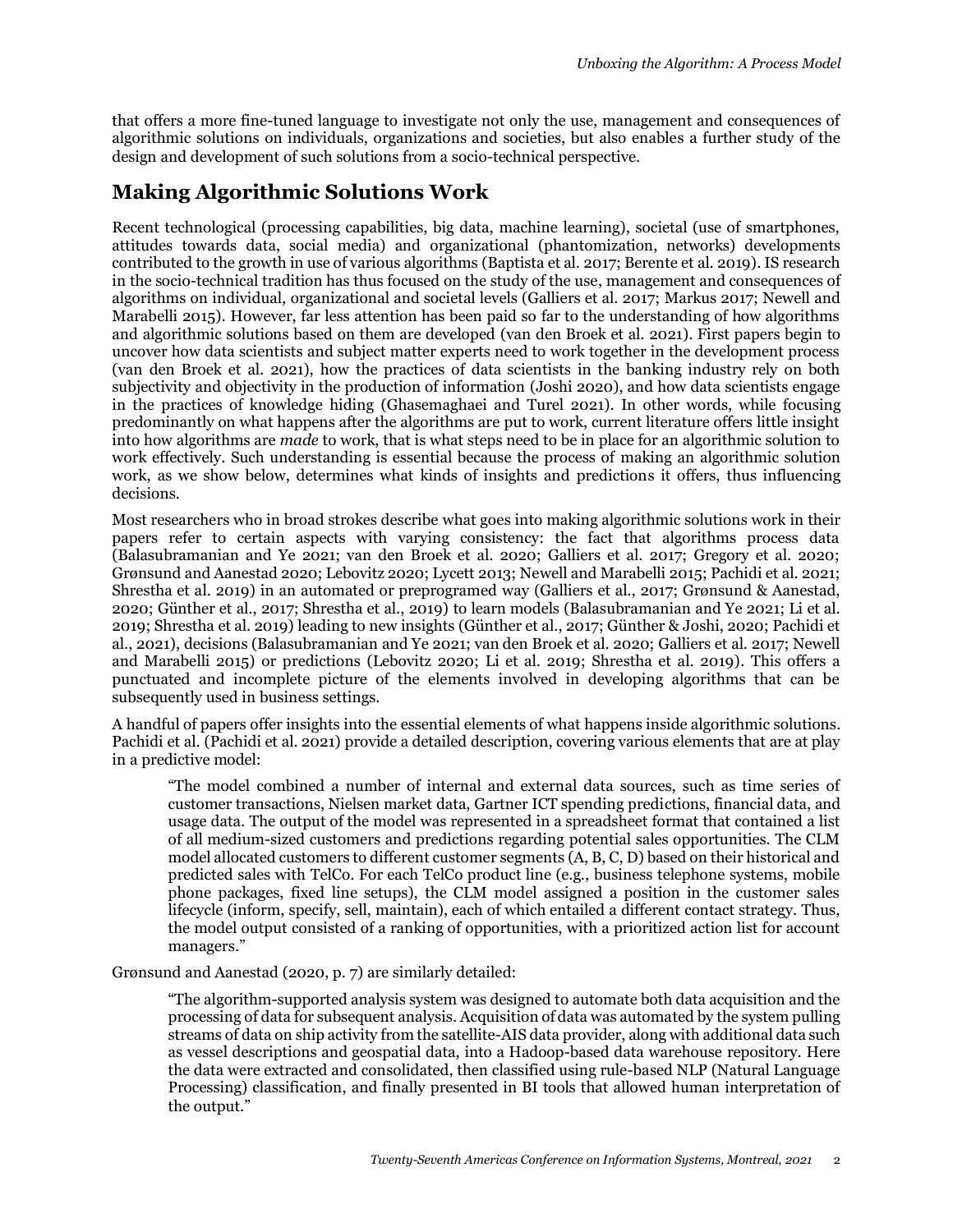While the descriptions both point to obtaining, compiling and processing of data, further analysis and classification, they reveal differences in how the solutions work, and do not offer a complete picture. Taking a more general view, Orlikowski and Scott define an algorithm as "a set of step-by-step instructions to achieve a desired result in a finite number of moves" (2015, p. 210). Acknowledging this more traditional definition of an algorithm - a program containing a fixed sequence of instructions executed until a solution is reached - rooted in computer science (Hopcroft and Ullman 1983), Faraj et al. (2018) 'update' and broaden the scope of this definition by conceptualizing learning algorithms as "an emergent family of technologies that build on machine learning, computation, and statistical techniques, as well as rely on large data sets to generate responses, classifications, or dynamic predictions that resemble those of a knowledge worker" (p. 62). A similar definition of artificial intelligence algorithms is put forward by Tarafdar et al. (2020, p. 1): "We define AI algorithms as those that extract insights and knowledge from big data sources; computational and statistical techniques such as machine learning (ML) and deep learning embedded in such algorithms, aim to 'teach' computers the ability to do detect patterns in big data".

While these definitions offer a good starting point and an initial overview of the elements in the process of making algorithmic solutions work, they are partial and divergent in their focus. These differences in the definition, understanding, scope and scale of the steps and elements required to make algorithms work hamper the development of the understanding of the use, management and consequences of algorithms, and at the same time make uncovering their development more difficult. For IS research to systematically progress in this area it is thus fundamental to ask: *what is the process of making an algorithmic solution work*?

## **Research Setting and Methods**

To answer this question, we studied 45 public data science notebooks containing algorithmic solutions developed to predict customer churn in a credit card dataset on a popular data science and machine learning platform Kaggle.com. Below we describe the research setting, as well as data collection and analysis methods.

## *Research Setting*

Kaggle.com is a popular platform for data scientists and machine learning engineers where they can develop and improve their skills, as well as participate in corporate-sponsored competitions by addressing a variety of problems related to datasets published on the platform. Kaggle.com, part of Alphabet Inc, allows to upload datasets, set specific tasks for them and create interactive Jypyter notebooks where users can develop their algorithmic solutions. Kaggle.com was selected as a setting because of its public availability and openness in sharing notebooks that allows an unprecedented access to the inner workings of algorithmic solutions. Others have used Kaggle.com for research purposes as well (Dissanayake et al. 2015; Mangal and Kumar 2016).

The dataset we selected for this study is a well-regarded and popular dataset with high usability. It contains the details of around 10,000 credit card customers of a bank, whereby a portion of customers churned. The goal is to identify, based on 18 variables such as age, salary, credit card limit and similar, what makes a customer churn (give up a credit card) to be able to predict customers at risk of churning in the future, as well as to identify the variables that are most predictive of the risk of churn ("Kaggle.Com" 2021). When the dataset was investigated for the purposes of this research project, there were around 210 notebooks submitted that contained algorithmic solutions pertaining to this dataset, with constant daily activity in existing notebooks and new notebooks being added.

We selected an open and public dataset rather than a competition because the majority of notebooks submitted for competitions are private and thus visible only to sponsor companies, and competitions are usually very specific and limit the number of potential algorithmic solutions applied. In contrast, public notebooks allow good access to a variety of notebooks containing fairly unrestricted solutions and allow for much more experimentation on the part of users. From the many datasets available on Kaggle.com, we selected the credit card customers dataset because it is related to a common problem that many companies and businesses face, and it is a problem that is often tackled by developing algorithmic solutions, thus it is a good representative sample of what researchers in information systems and management would consider of interest.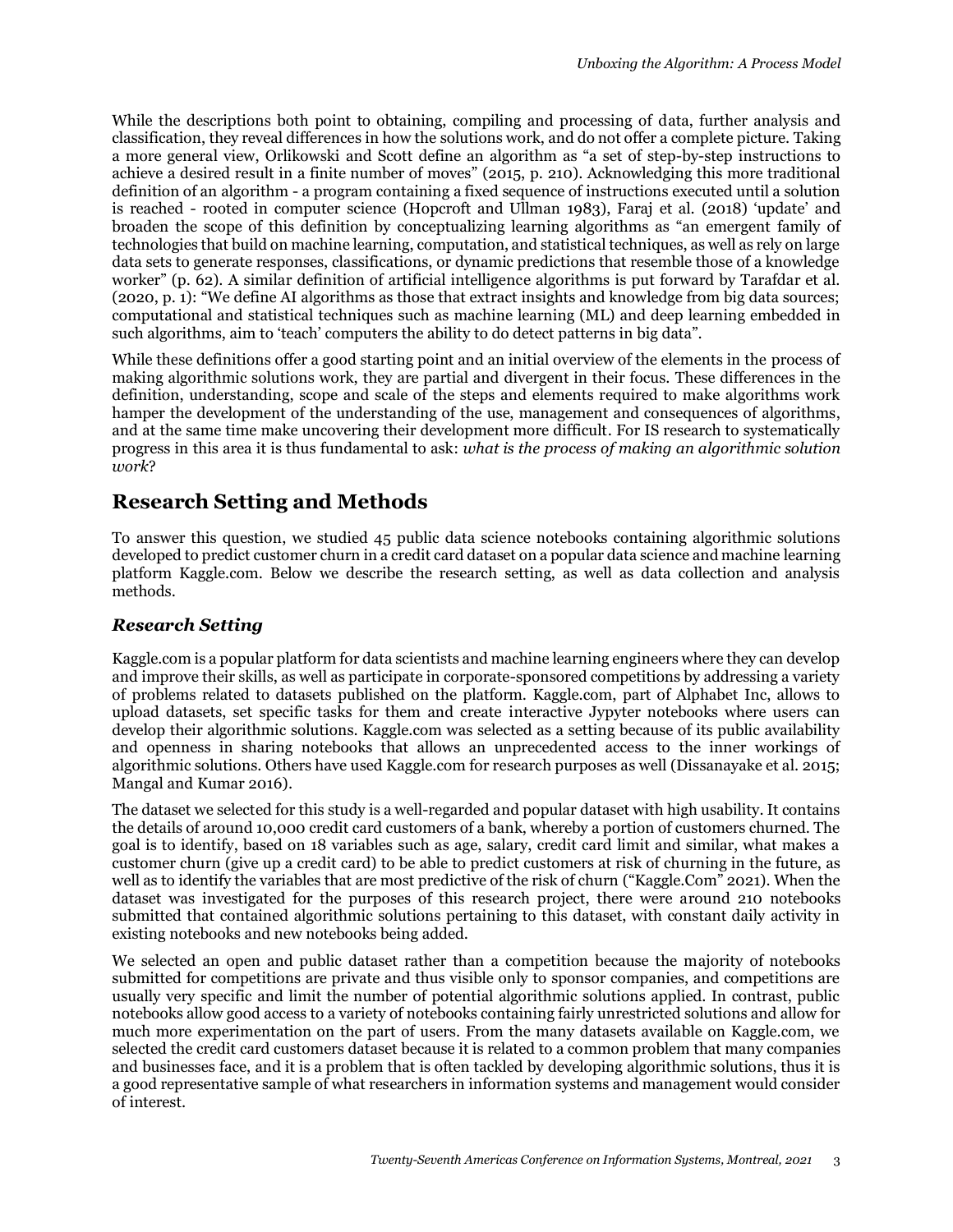### *Data collection*

In January and February 2021, we collected 57 Jupyter notebooks that were created using the credit card customer dataset in Python as the set programming language. The notebooks were arranged from the 'hottest' (a measure used on Kaggle.com to define notebooks with most activity, edits and highest votes by the community, *Kaggle.Com*, 2021) to the least hot, and thus those that we collected were considered among the 'hottest' at the time. We decided to select the 'hottest' notebooks as these were assessed as high quality by the community, thus were likely to contain well-developed algorithmic solutions. We discarded notebooks in R to eliminate differences in programming languages, and notebooks that contained only partial solutions, for example only analyzed data without building actual models. We ended up with 45 suitable notebooks. Using a feature available on Kaggle.com, we downloaded all of the selected notebooks and converted them to PDF documents to analyze them in nVivo.

#### *Data analysis*

Since our study is rooted in grounded theory (Charmaz 2006; Glaser and Strauss 1967; Urquhart and Fernandez 2006), we proceeded by inductively coding the notebooks to identify the different elements of code they contained by what these elements of code did. We coded each segment of code in each notebook to identify its function. Verbal descriptions of data scientists sometimes provided additional information as to the role of each code segment, so these were coded too. However, the descriptions were mostly useful in the second stage of data analysis, where we grouped the codes we obtained into higher-level elements of the process, as they explained the flow of the process. For example, in the notebooks data scientists would sometimes indicate they were proceeding to exploratory data analysis, and we used these comments to group elements of code identified under the element 'Exploratory Data Analysis'.

Because of the inductive nature of our study, we oscillated between data analysis and further data collection. After coding the first 30 notebooks, we began to group the codes to start building the model. We then proceeded with coding and analyzing notebooks one by one to supplement and verify the model that was emerging from our analysis. When we reached notebook number 35, the subsequent 10 notebooks did not add any new codes to the codebook and at this point we decided to stop coding and analyzing the notebooks as we reached the point of saturation.

## **Unboxing the Algorithm**

In this section, we present the elements of the process of making an algorithmic solution work that we identified in the data. Each element is discussed in turn by showing what kinds of operations were performed in every element.

## *Preparing the Environment*

Notebooks begin with setting the environment in which the development of the algorithmic solution takes place: programming language, acceleration and connection to the internet. The notebooks we observed were all set up in a Python 3 environment, which "*comes with many helpful analytics libraries installed*" (Notebook 002) and allows to write up to 20 GB to the working directory. Notebooks give the possibility to turn on an accelerator, such as a GPU, for faster processing, and to connect to the internet for access to external files. In some notebooks, data scientists use verbal comments to identify and restate the problem.

After this initial setup, various necessary libraries are imported, that is pre-packaged functions designed for specific purposes that can be deployed by data scientists without the need to code such functions from scratch. Invariably, the notebooks featured "*numpy*" (Notebook 005), a Python library for linear algebra and "*pandas*" (Notebook 007) allowing for data processing and for example reading in CSV files, among others. These two libraries are essential to develop the algorithmic solution. Other libraries imported include data visualization packages, such as "*seaborn*" or "*matplotlib*" (Notebook 029), which are fairly standard and popular libraries for this purpose. In some notebooks, all required packages are imported in the beginning of the notebook, including "*sklearn*" and "*keras*" (Notebook 014) that are used for building models, while other notebooks import additional libraries as and when needed. Libraries are imported with simple code: "*import numpy as np*" (Notebook 001), for example. Importing libraries is a standard procedure and there are not substantial comments regarding this step. There exists a variety of libraries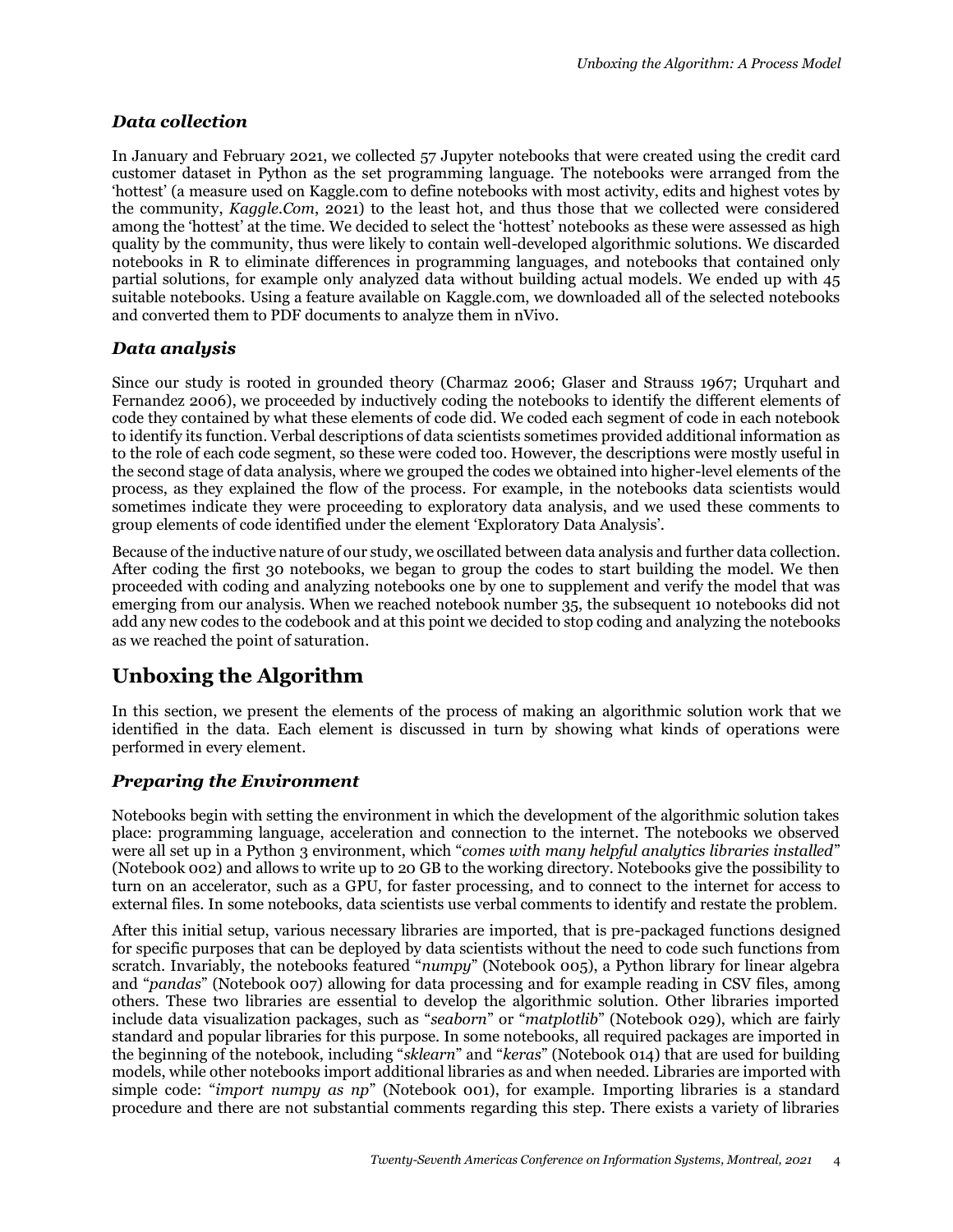used in developing algorithmic solutions that are widely used, and they encapsulate and abstract out the complexity behind such tasks like training a specific model, as explained below.

#### *Reading in Data*

The next element in the process in an algorithmic solution is to read in the required data. The first step here, quite logically, includes loading data in. Because the dataset that the notebooks use is uploaded to Kaggle, it can be attached to each notebook with a simple search within the interface, and then imported by executing a command from the "*pandas*" library "*read\_csv*" (Notebook 001).

Inspecting the data follows, usually through function "*head*", displaying first five (by default) rows of the dataset and corresponding columns with column headers, and sometimes function "*shape*" displaying the dimensions of the dataset (number of rows and number of columns) as well as function "*columns*", giving the names of columns in the dataset. In just one notebook, we observed explicitly looking for duplicate entries in the dataset. Commands to perform these functions are pre-packaged and take forms of "*df.head()*", "*df.shape*" or "*df.columns*" (Notebook 003). This stage of the process also involves checking data types present in the dataset, performed by using functions "*info*" or "*dtypes*" that indicate which columns contain integer (whole numbers), float (fractions with decimal points) or object (text or mixed numeric and non-numeric values) data type. This is important as most algorithmic solutions work only with numerical values. As part of reading in data, simple descriptive statistics of the data are obtained through function "*describe*", resulting in displaying the number of rows, mean, standard deviation, minimum value, quartiles, and maximum value for each column.

Conducting the these steps is essential to load the dataset and obtain basic information about the data needed to confirm that the data is loaded correctly, contains the expected columns and rows, and to gain initial familiarity with the dataset.

#### *Cleaning Data*

After reading in the dataset, data is cleaned to prepare it for further processing. This is essential before any analysis can take place. Steps at this stage tend to be taken in various orders across the notebooks, and are reported here in no particular order.

Missing values are identified and dealt with: that is NULL values in the dataset have to be resolved before any analysis can take place. This is done by using the function "*isnull*", listing all columns with the number of missing values (Notebook 001). The customer churn dataset contained no null values, so in this case there was no need to deploy solutions to solve this problem. Missing values have to be resolved as the majority of algorithms cannot deal with datasets containing missing values. One of the ways to solve this problem that is presented in the notebooks is the method of imputation, that is replacing the missing or null value with an existing value from the dataset. In the solution proposed in the notebook this is done based on the nearest neighbor of the missing value, but since no missing values were detected, the solution is not implemented.

In the notebooks, we found sometimes columns are renamed if their names are not intuitive enough or simply too long. Certain columns containing variables that are not needed for the analysis are removed. For example, the customer churn dataset contains two columns with Naïve Bayes Classifier by default, and the author of the dataset suggests removing these columns before proceeding with analysis. At different points in data cleaning, exploratory data analysis or pre-processing the dataset various columns are also removed if they are not contributing to the model (for example, removing customer ID: "*data=data.drop(columns=['CLIENTNUM']*", Notebook 015). In some notebooks, outliers are removed from the data using a common statistical measure of z-score, indicating how far from the mean a given data point is. In the only notebook we observed that removed outliers, this resulted in removing 810 rows from the dataset.

All notebooks we studied transform data types as part of cleaning data. This step, sometimes referred to as feature engineering, is required when the dataset contains object data types, which are categorical variables typical in many datasets, such as marital status, level of education or gender. These data types have to be transformed into numerical variables in order to be analyzed. This is conducted by using pre-existing functions to encode these variables as integers (e.g. primary education as 1, secondary as 2, tertiary as 3) or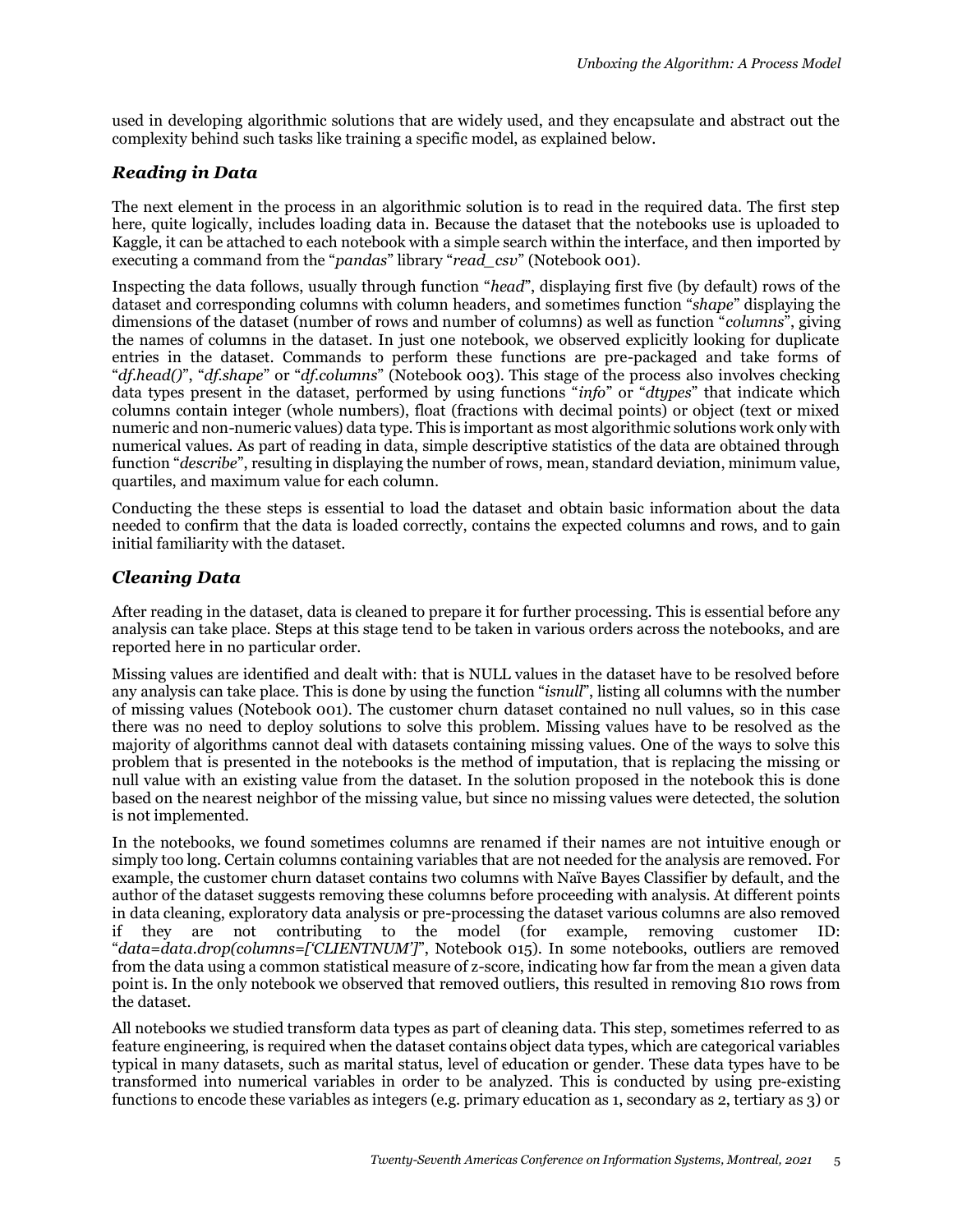using popular one-hot encoding where there is no natural ordinal relationship between categories and dummy variables are created (e.g. male is 0, female is 1). Cleaned data is an essential element of any algorithmic solution, as without the steps taken in this element, data either results in erroneous analysis and model training, or simply cannot be used to train models.

### *Exploratory Data Analysis*

The next step in the algorithmic solution process is exploratory data analysis, whereby actions are taken to learn about the relationship between the dependent variable of interest (here: customer churn or attrition) and independent variables that may help build the predictive model. This step is essential to uncover what model will be the most appropriate for the dataset and which variables can be potentially of interest.

The first step is to identify the dependent variable (a trivial matter in the given dataset), and to analyze independent variables. This is very often performed by visualizing them independently, in relation to each other, or in relation to the dependent variable. In most cases, such visualizations were implemented using functions from visualization libraries, such as "*seaborn*", "*matplotlib*" or rarely "*plotly*". Visualizing data is the part that takes up the most code in nearly all notebooks we analyzed. Various visualizations are produced, such as box plots, pie charts, histograms, in order to help identify which variables may be useful in building the model. Visualizations are often accompanied by comments such as "*Females are slightly more likely to churn with 17% compared to males with 15%, we'll convert this 9 feature to 1-0"* (Notebook 013). Some notebooks contain more comprehensive comments on the learnings from visualizations.

The next step in exploratory data analysis is to identify correlations between variables. Identifying correlations is an important step in exploratory data analysis, as from this decisions can be made as to which features to include in pre-processing the dataset for model building, as described below. For example, Notebook 022 based on the identification of correlations decides to *"#Drop some features which have less than 0.01 correlation and greater than -0.01 correlation*". Exploratory data analysis is a required step of building an algorithmic solution as it provides the necessary insight into the dataset for the purposes of model building. It is at this stage that the importance of variables with respect to the target variable is assessed.

#### *Pre-processing the Dataset*

The following step in the process is to pre-process the dataset, which involves preparing the dataset according to the requirements of model building. First, data need to be scaled, which may involve actual scaling, that is changing the range of variables to a common range, e.g. between 0 and 1, or normalizing the variables following a normal distribution. Scaling is performed to ensure that no variable is interpreted as more predictive than it actually is just because its numerical values are on a different from other variables. Scaling is routinely performed using standard pre-packaged functions, such as "*StandardScaler*" from the popular "*sklearn*" library (Notebook 026).

The dataset should be resampled if it is not balanced, that is if one category is present much more frequently than another. In the case of the dataset investigated, customers who attired occurred much less frequently, as identified in exploratory data analysis, so resampling was required. This is usually done by oversampling from the group of attired customers, most frequently using a pre-packaged function 'SMOTE' (Synthetic Minority Oversampling Technique) which creates additional data points to increase the number of observations in the less frequent category. Alternatively, undersampling can be performed, that is reducing the number of observations of non-attired customers. In these cases, two separate datasets are retained for model building and validation, and later evaluated for better predictive results.

Formatting the dataset is a common step when pre-processing the dataset for model building. This step encompasses concatenating datasets together (e.g. adding columns with dummy variables) or dropping other unnecessary columns. Importantly, at this stage columns carrying the attrition flag (whether customer attired or not) are removed from the training dataset – this is the target variable for the identification of which the model is later be trained.

Finally, pre-processing the dataset involves splitting it into training (data that the model is trained on) and test (data that the trained model's performance is tested on) datasets. This is an essential step and it is present in all notebooks studied. It is performed using a pre-packaged function which allows to decide the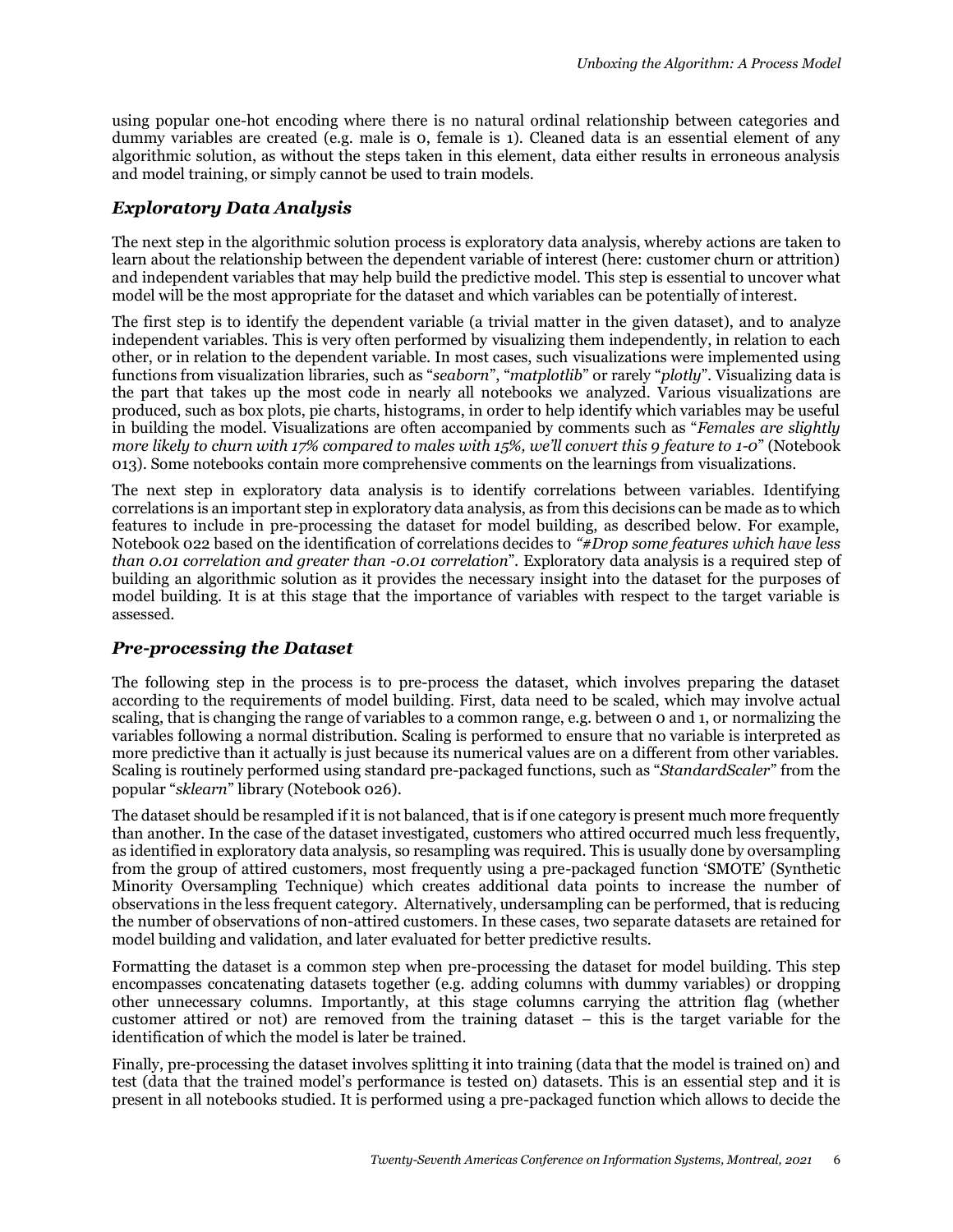percentage of the dataset retained for testing. This value varied from 0.2 to 0.4 in the notebooks studied. The function is executed in a simple line of code: "*X\_train, \_X\_test, y\_train, y\_test = train\_test\_split(X, \mepsilit(X, \mepsilition*)) *y, test*  $size = 0.33$ , random  $state = 25$ " (Notebook 012). Following this step, the datasets are ready for model building.

## *Building and Training the Model*

The model building stage contains a number of optional steps. Model building may start with setting up a pipeline, that is a set of instructions that are to be applied to a number of models selected (e.g. to automatically deploy the model first on the training and then on the test dataset). In some cases, the pipeline includes steps that otherwise belong to the pre-processing of the dataset, such as transforming data types or resampling the dataset. Pipelines are usually created using a pre-packaged "*pipeline*" function from "*sklearn*" (Notebook 028), but they can be coded from scratch. Another step that is present in the minority of notebooks is parameter selection, whereby baseline parameters for the models are set manually, for example the number of layers in a decision tree, learning rate, or number of estimators. In the majority of notebooks, parameters were not defined but left to the defaults pre-set in models applied.

Since these two steps are optional and present only in the minority of notebooks, most notebooks introduce model building and training right after pre-processing the dataset. Model building involves selecting and creating an instance of the actual algorithm that subsequently processes data iteratively. In all notebooks studied, such algorithms – commonly referred to as models in the data science community – are deployed by importing them from pre-existing libraries. For example, in Notebook 001 we observe "*from sklearn.linear\_model import LogisticRegression // logmodel = LogisticRegression()*", whereby the algorithm for logistic regression is imported from the "*sklearn*" library in one line of code, and then invoked as "*logmodel*" in another line of code. Thus "*logmodel*" is an instance of the logistic regression algorithm that is created in the notebook. In the next line of code, this model is trained: "*logmodel.fit(X\_train\_pd,y\_train)"* – the instance of the logistic regression algorithm is "*fit*" to the training dataset. After this operation, the model would have been trained, that is it learned how the predictive variables are correlated with the target variable.

Few notebooks contain only a single model selected for the algorithmic solution, while more commonly notebooks contain several models that are trained subsequently and their performance is later compared. In both scenarios, data scientists import relevant models from pre-existing libraries and apply them to the pre-processed dataset in one or at most few lines of code. Since the dataset we studied contained a supervised classification problem, all models used in the notebooks were applicable to this type of a predictive problem. The types of models we observed were some simpler and common ones, such as logistic regression, a k-nearest-neighbor classifier, Naïve Bayes or decision tree classifier, to more advanced classifiers such as AdaBoost, Bernoulli NB, Extra Trees Classifier, Gradient Boosting Classifier, LGBM Classifier, Principal Component Analysis, Random Forest Classifier, Support Vector Classifier or XGBoost classifier. One notebook experimented with using a neural network for this task. Regardless of the type of the model selected, all these were implemented using pre-packaged functions.

Depending on model performance, experiments may be run with different models or different parameters. Changing parameters is often referred to as parameter tuning, and is usually done by using pre-packaged functions or writing up own functions to train a large number of models with different parameters and compare their performance to select the best set of parameters. Developing different models can involve selecting a different model (that is, a different algorithm) and training it on the same dataset or performing so-called feature selection or dimensionality reduction, where a pre-packaged function is used to identify the variables that contribute the most to obtaining predictions and keep these in the model, while discarding other variables that could potentially negatively impact model performance. Running experiments with different models or parameters is optional and not present universally across the notebooks. However, model building and training are an essential element of developing an algorithmic solution.

## *Testing and Validating the Model*

The final stage is model validation or testing, whereby the results of an algorithmic solution are evaluated. When various models are developed, the steps in model testing are often interspersed with model building, as this allows to quickly compare the results of different models. After training relevant models, they are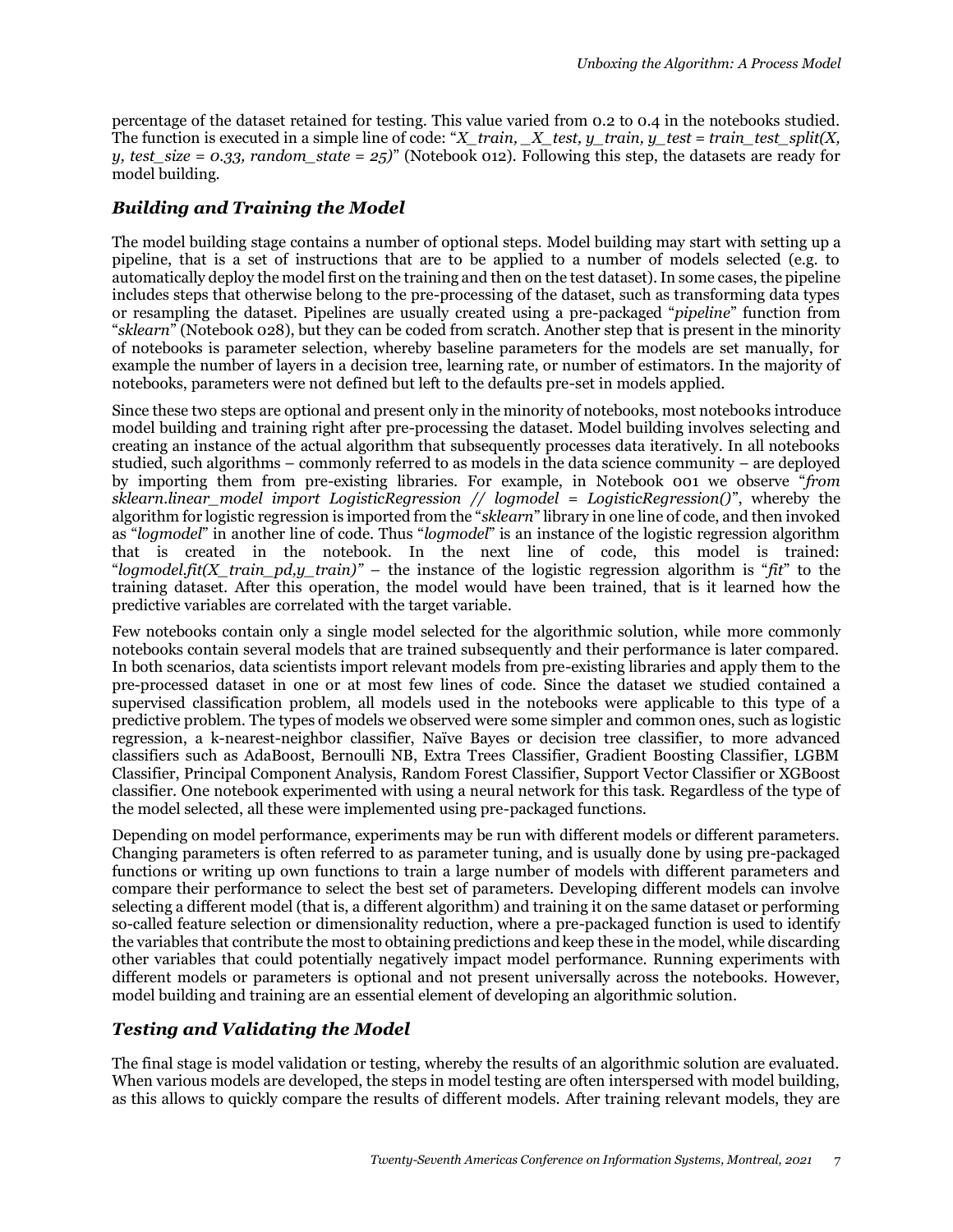then applied to the unseen portion of the data, that is to the test dataset withheld earlier when the dataset was pre-processed. This is customarily done in one line of code, e.g. "*ypred = model\_1.predict(X\_test)*" (Notebook 017), whereby the trained model "*model\_1*" is applied onto "*X\_test*" dataset to yield predictions saved in "*ypred*". The results of this prediction are then used to assess the performance of the model.

All notebooks contain a way to evaluate model performance. This is usually done both for the training and test dataset, albeit it is commonly accepted to use the performance results on the test dataset as final. The most common measure of model performance in the notebooks is accuracy, that is how many times the model predicted the correct classification of the dependent variable in comparison to the known but withheld labels in the test dataset. The second common measure in this dataset is recall, that is how often the model correctly identified churning customers – this measure is particularly relevant to the problem set in the dataset. Sometimes models are evaluated based on the time it took to train them. Evaluating model performance is done using pre-packaged functions, most often imported from "*sklearn*", for example: "*from sklearn.metrics import classification\_report, confusion\_matrix // print (classification\_report(y\_test,predictions)) // print(confusion\_matrix(y\_test,predictions))*" (Notebook 011). In notebooks where various models are trained, it is customary to evaluate and compare the performance between different models.

In many notebooks, evaluating and comparing performance is also represented visually, using a number of graphs and diagrams to show how the models performed. Visualizing results is often complementary to showing numerical performance results. In some notebooks, the final step in this element includes indicating clearly and verbally the best performing model, e.g. "*Out of all Random Forest outperformed other algorithms with accuracy of 97%*" (Notebook 002) or "*We can see that combining the features generated with PCA with the others is what gives the better results, this can be due to higher degrees of freedom for the model*" (Notebook 028). A large number of notebooks do not make any comments on the best performing model, either because there is only one model trained or because the numerical results are considered as self-explanatory.

## **Process Model of an Algorithmic Solution**

This research project set out to uncover the process of making an algorithmic solution work. The investigation of data science notebooks with algorithmic solutions in response to a credit card customer churn problem helped us identify the elements involved in the process of developing an algorithmic solution. Our investigation showed that algorithmic solutions entail a number of steps in the process of making them work: preparing the environment, reading in data, cleaning data, exploratory data analysis, pre-processing the dataset, building and training the model, and testing and validating model. All these elements need to be present in this order for an algorithmic solution to work. The model summarizing our findings is presented below.



**Figure 1 Model of an algorithmic solution**

## **Discussion and Conclusions**

The model we synthesize from the research conducted provides a more complete and comprehensive picture of the process that algorithmic solutions follow from the moment datasets are identified, to the point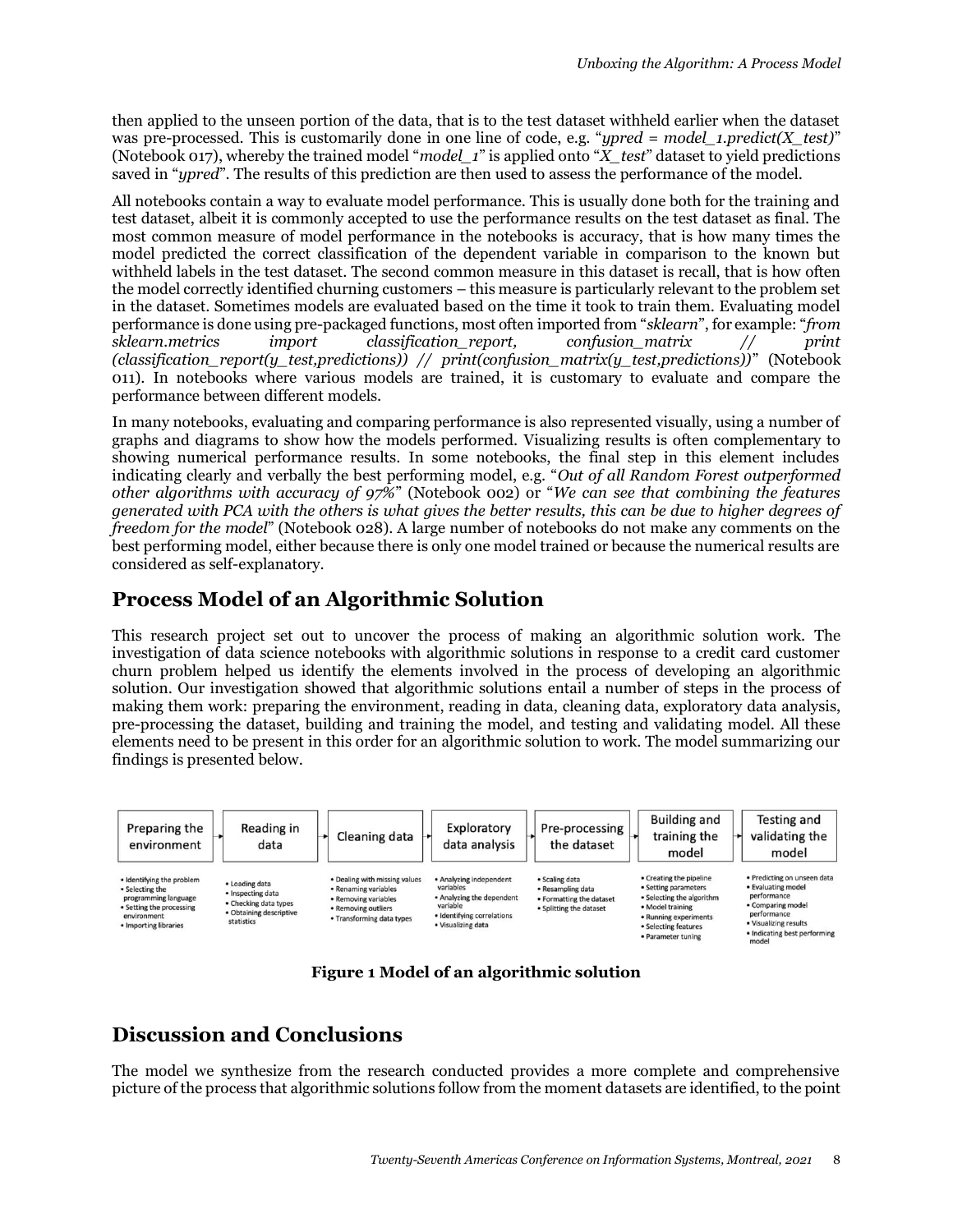at which these solutions offer predictions. Our analysis revealed several important contingencies in the process of making algorithmic solutions work.

First, there is a high degree of optionality in terms of how each step of the process unfolds. While the process has to follow the stages we identified in this order for the algorithmic solution to work, what actually happens at each stage varies. There are actions that seem compulsory, and others that are optional, as they were present in some but not all notebooks we studied. This introduces variability around the process, and induces changes in the outputs at all stages. Interestingly, notebooks did not conclude by offering the same solutions with the same accuracy, thus suggesting that variability in the process results in differences in outcomes. Further research is needed to investigate potential explanations of this variability and how optionality impacts the outcomes.

Second, we uncovered that the algorithm *per se* is only a small part of the entire algorithmic solution, and one that is concealed in a packaged library, invoked with one line of code, and applied mechanistically to the dataset. In this sense, an algorithm is indeed a set of step-by-step instructions that may take the form of a nearest-neighbor or logistic regression classifier where the algorithm performs specific calculations until a stopping condition is reached. In comparison to the complexity of the other elements, the algorithm is an unproblematic, out-of-the box solution. However, the training of the algorithm involves the entire process as we described.

Third, our findings indicate that at every stage and in every element, human reasoning and decision-making is involved. Data scientists make individual decisions, from what libraries to import, through what descriptive statistics to pay attention to, to how to resample, format and split the dataset, to which algorithm to apply. At the same time, their design choices are heavily constrained and limited by the environment, data, and the algorithm they choose to work with. For example, the choice of the algorithm will influence how data are cleaned and what form the pre-processed dataset takes. Further, we discovered that the process can be characterized by a high degree of experimentation, whereby data scientists test and develop various models and compare their performance. More research is needed into the understanding of how data scientists make such decisions in the process of developing algorithmic solutions.

The model we present can be fruitfully used to organize and synthesize extant IS research around the use, management and consequences of algorithms. A processual understanding of the workings of algorithmic solutions offers a more detailed way of discussing what exactly is used, has to be managed and results in certain consequences. For information systems, our model offers a fruitful avenue for further study. First and foremost, we offer a model that unifies a number of perspectives and thus can allow research to progress. Second, all elements and steps in themselves give rise to a plethora of questions of relevance to the discipline. Finally, by providing a process model of an algorithmic solution, we facilitate further IS research that goes beyond the use, management and consequences of algorithmic systems. We provide a starting point for IS studies into the design and development of such systems. Unboxing the algorithm makes it possible to study how these systems are made, with information systems research having a unique focus on the socio-technical aspects of developing algorithmic solutions.

## **REFERENCES**

- Balasubramanian, N., and Ye, Y. 2021. "Substituting Human Decision-Making with Machine Learning: Implications for Organizational Learning," *Academy of Management Review* (Forthcomin).
- Baptista, J., Stein, M.-K., Lee, J., Watson-Manheim, M. B., and Klein, S. 2017. "Call for Papers: Strategic Perspectives on Digital Work and Organizational Transformation," *Journal of Strategic Information Systems* (26:4), i–iii.
- Berente, N., Gu, B., Recker, J., and Santhanam, R. 2019. "Managing AI," *MIS Quarterly*, pp. 1–5.
- van den Broek, E., Sergeeva, A., and Huysman, M. 2020. "Hiring Algorithms: An Ethnography of Fairness in Practice," *40th International Conference on Information Systems, ICIS 2019*.
- van den Broek, E., Sergeeva, A., and Huysman, M. 2021. "When the Machine Meets the Expert: An Ethnography of Developing AI for Hiring," *MIS Quarterly*, pp. 1–50.

Charmaz, K. 2006. *Constructing Grounded Theory*, Thousand Oaks, CA: SAGE Publications.

Dissanayake, I., Zhang, J., and Gu, B. 2015. "Task Division for Team Success in Crowdsourcing Contests: Resource Allocation and Alignment Effects," *Journal of Management Information Systems* (32:2),